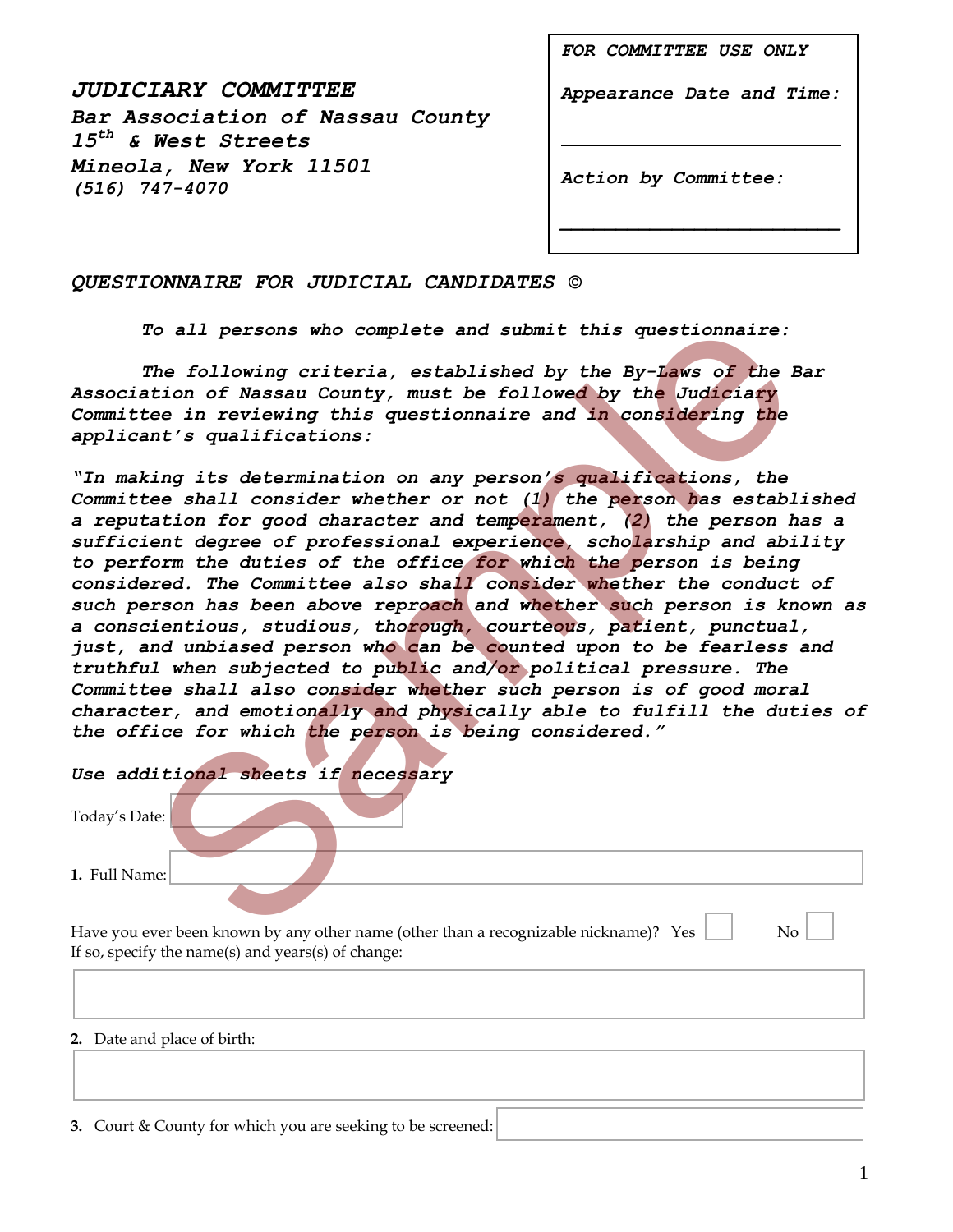## **4.** Date and Department of Admission to the New York Bar

**5.** (a) Current residence address & telephone and cell numbers:

(b) Number of years at current address:

If less than three years, list previous address(es) during the past three years.

|                                                                                              | If less than three years, list previous address(es) during the past three years. |
|----------------------------------------------------------------------------------------------|----------------------------------------------------------------------------------|
|                                                                                              |                                                                                  |
| 6. Current Business Name, address, telephone, fax and e-mail:                                |                                                                                  |
|                                                                                              |                                                                                  |
| Phone                                                                                        | E-mail:<br>Fax:                                                                  |
| 7. Have you served in the armed forces? Yes                                                  | N <sub>o</sub><br><b>Branch</b>                                                  |
| Dates of Service:                                                                            | Nature of Discharge:                                                             |
| Education (other than legal):<br>8.<br>(a) Undergraduate Colleges and Universities attended: |                                                                                  |
| Name                                                                                         | Date attended                                                                    |
| Degree                                                                                       | Major<br>Honors                                                                  |
| Name                                                                                         | Date attended                                                                    |
| Degree                                                                                       | Major<br>Honors                                                                  |
|                                                                                              | (b) Post-Graduate/Professional Colleges/Universities attended:                   |
| Name                                                                                         | Date attended                                                                    |
|                                                                                              |                                                                                  |

Degree Honors Major Major Honors (Honors Major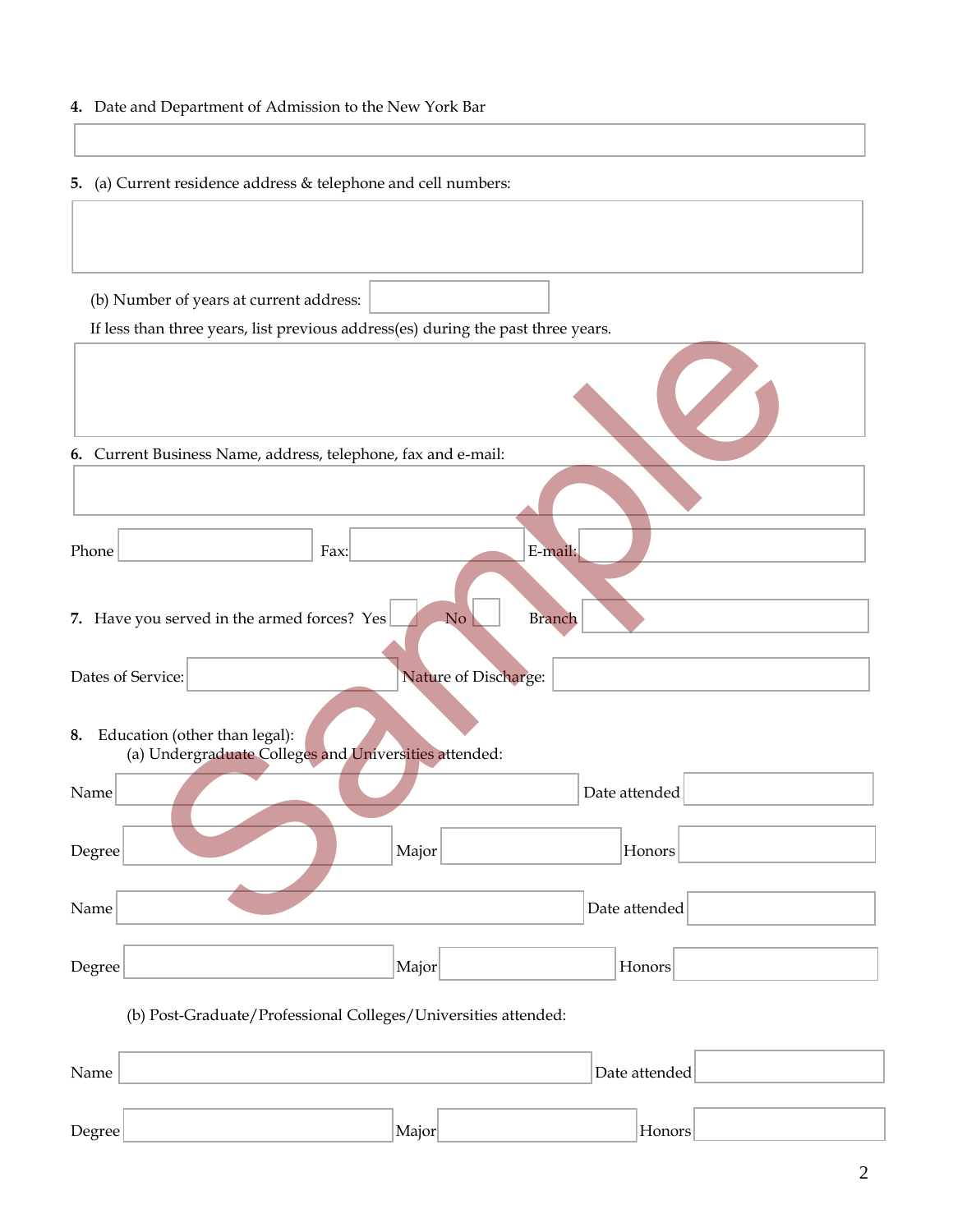| Name                                     |                                                                       | Date attended                                                                                                                                                                                                                        |
|------------------------------------------|-----------------------------------------------------------------------|--------------------------------------------------------------------------------------------------------------------------------------------------------------------------------------------------------------------------------------|
| Degree                                   | Major                                                                 | Honors                                                                                                                                                                                                                               |
|                                          | (b) Post-Graduate Legal Education                                     |                                                                                                                                                                                                                                      |
| Name                                     |                                                                       | Date attended                                                                                                                                                                                                                        |
| Degree                                   | Major<br>Attach additional sheets if necessary using the same format. | Honors<br>10. List in reverse chronological order all full-time, non-legal employment since graduation from college.                                                                                                                 |
| Firm/Employer - Name, address, telephone |                                                                       |                                                                                                                                                                                                                                      |
| Dates of employment:                     |                                                                       | Supervisor:                                                                                                                                                                                                                          |
|                                          | Nature of employment or activity and reason for leaving:              |                                                                                                                                                                                                                                      |
|                                          | your legal employment.) Attach additional sheets if necessary.        | 11. List all Full/Part-time legal employment or governmental legal positions you have held in any jurisdiction,<br>other than judicial, whether paid or volunteer. (You may attach a copy of your resume if it clearly specifies all |

**9.** Legal Education: (a) Law Schools attended:

| Firm/Employer |       |
|---------------|-------|
| Address       |       |
| Title         | Dates |
| <b>Duties</b> |       |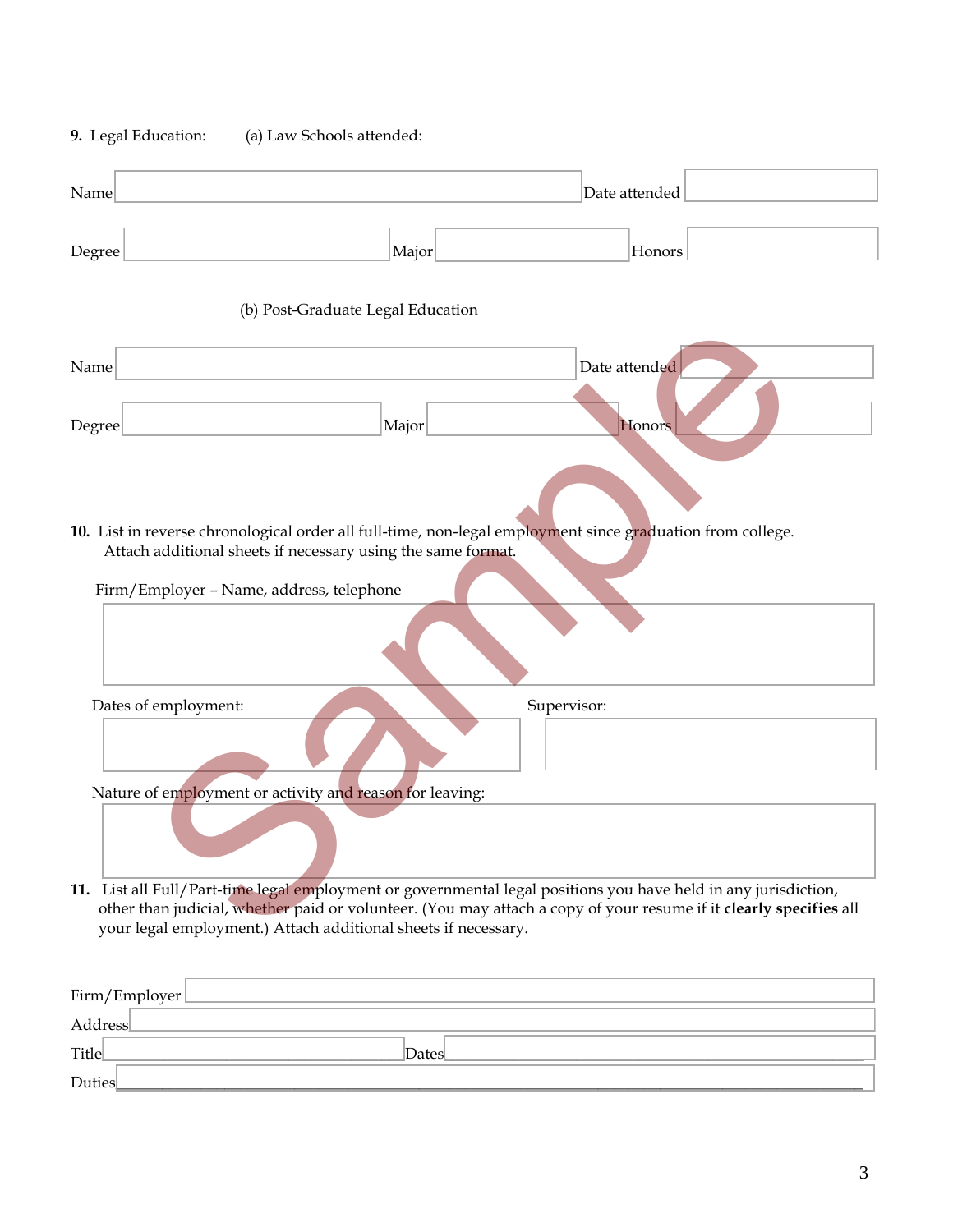| Firm/Employer |       |  |
|---------------|-------|--|
| Address       |       |  |
| Title         | Dates |  |
| Duties        |       |  |

- **12.** Have you made application to have your qualifications for public or judicial office reviewed, or have they been reviewed, by any bar or other professional association? **(Do not include any application that was appropriately withdrawn.**) Yes  $\Box$  No  $\Box$  If yes, please state the date of the application or review, identify the organization, and explain in detail all findings by the organization:
- **13.** (a) Have you ever held public, judicial or political office, elected or appointed, other than ones above?  $\begin{array}{|c|c|c|c|c|}\n\hline\n\end{array}$  No  $\begin{array}{|c|c|c|c|}\n\hline\n\end{array}$  If yes, state the following:

| Appointed<br>Elected | Position held |  | $Date(s)$ of service |  |
|----------------------|---------------|--|----------------------|--|
|                      |               |  |                      |  |
| Appointed<br>Elected | Position held |  | Date(s) of service   |  |

| Teviewed, by any bar of other professional association: (D0 not include any application that was appropriately                                                                                  |
|-------------------------------------------------------------------------------------------------------------------------------------------------------------------------------------------------|
| withdrawn.) Yes<br>No<br>If yes, please state the date of the application or review, identify the                                                                                               |
| organization, and explain in detail all findings by the organization:                                                                                                                           |
|                                                                                                                                                                                                 |
| 13. (a) Have you ever held public, judicial or political office, elected or appointed, other than ones above?                                                                                   |
| If yes, state the following:<br>Yes<br>No                                                                                                                                                       |
| Elected<br>Appointed<br>Position held<br>Date(s) of service                                                                                                                                     |
| Position held<br>Date(s) of service<br>Appointed<br>Elected                                                                                                                                     |
| (b) Have you ever served as an arbitrator, mediator, hearing officer, hearing examiner, administrative law judge,<br>court attorney, support magistrate or referee? Yes<br>If yes, state:<br>No |
| Position held<br>Date(s) of Service                                                                                                                                                             |
| <b>Duties</b>                                                                                                                                                                                   |
| Position held<br>Date(s) of Service                                                                                                                                                             |
|                                                                                                                                                                                                 |
| Duties                                                                                                                                                                                          |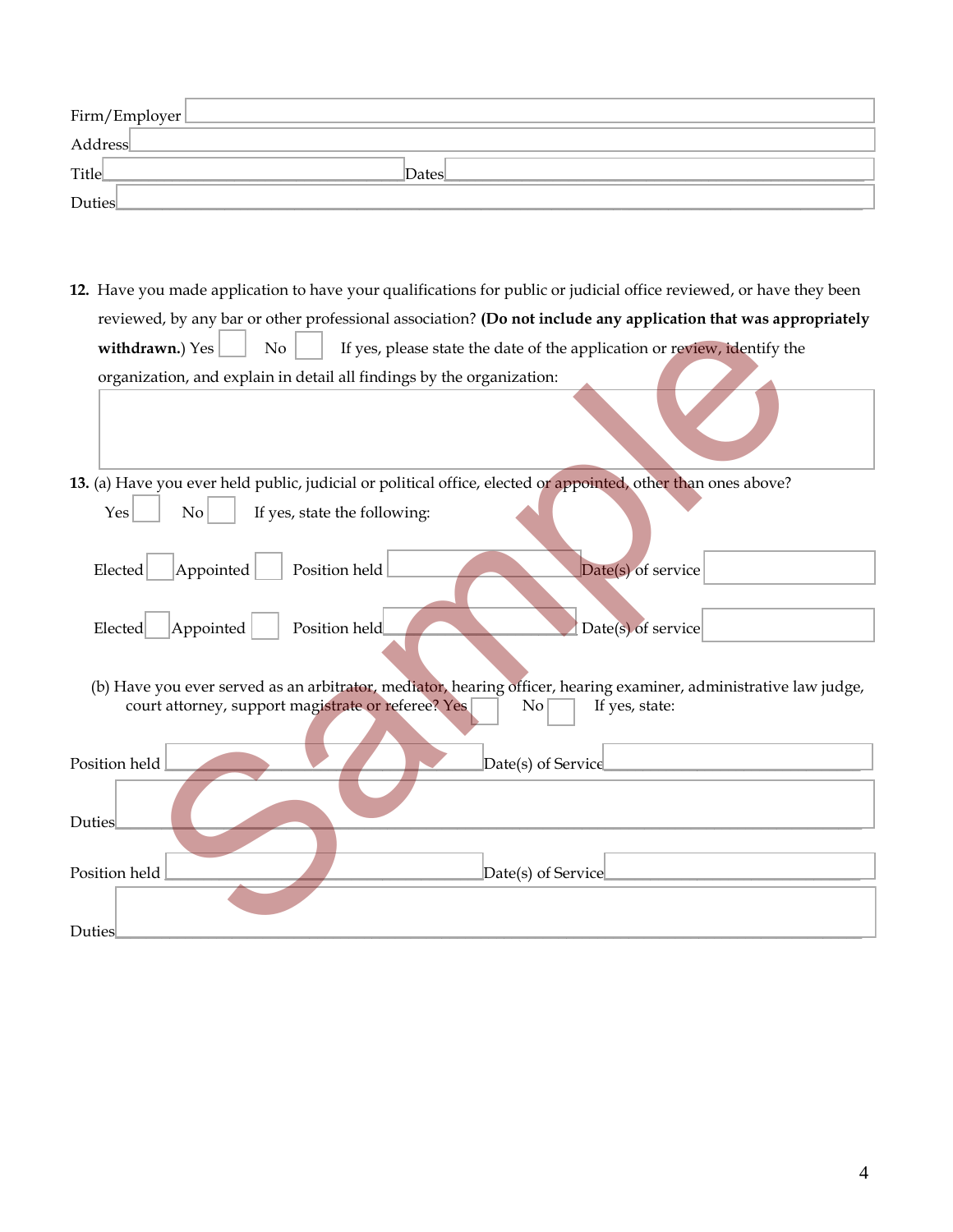**14.** List all courts, jurisdictions (including administrative bodies with special admission requirements) in which you are presently admitted to practice, or have been admitted, with admission dates other than in response to Question 4:

| Jurisdiction                                                                                                        | Court                                                                                                                                        | Date of admission                                                                                                   |
|---------------------------------------------------------------------------------------------------------------------|----------------------------------------------------------------------------------------------------------------------------------------------|---------------------------------------------------------------------------------------------------------------------|
|                                                                                                                     |                                                                                                                                              |                                                                                                                     |
|                                                                                                                     |                                                                                                                                              |                                                                                                                     |
|                                                                                                                     |                                                                                                                                              |                                                                                                                     |
|                                                                                                                     |                                                                                                                                              |                                                                                                                     |
|                                                                                                                     |                                                                                                                                              |                                                                                                                     |
|                                                                                                                     |                                                                                                                                              |                                                                                                                     |
| license to practice law? Yes                                                                                        | If yes, describe.<br>$\rm{No}$                                                                                                               | 15. (a) Have you ever been issued a notary or professional or business license, excluding a marriage license or a   |
| Type of license                                                                                                     | Date issued                                                                                                                                  | Date of last renewal                                                                                                |
| (b) Has any such license ever been revoked or suspended? Yes<br>circumstances:                                      |                                                                                                                                              | If yes, please describe the<br>No-                                                                                  |
|                                                                                                                     |                                                                                                                                              |                                                                                                                     |
| involved                                                                                                            | 16. State all areas of law in which you have had substantial experience for any period, giving details and dates                             |                                                                                                                     |
|                                                                                                                     |                                                                                                                                              |                                                                                                                     |
| 17. Have you ever resigned from, or for other reasons, ceased to be:<br>(a)<br>(b)<br>$Yes \mid$<br>$\overline{No}$ | A member of the bar or bench of any state or court in any jurisdiction? Yes<br>If Yes to either (a) or (b) describe the situation in detail: | No<br>or<br>A member of a governmental body, court employee, hearing officer or magistrate or any similar position? |
|                                                                                                                     |                                                                                                                                              |                                                                                                                     |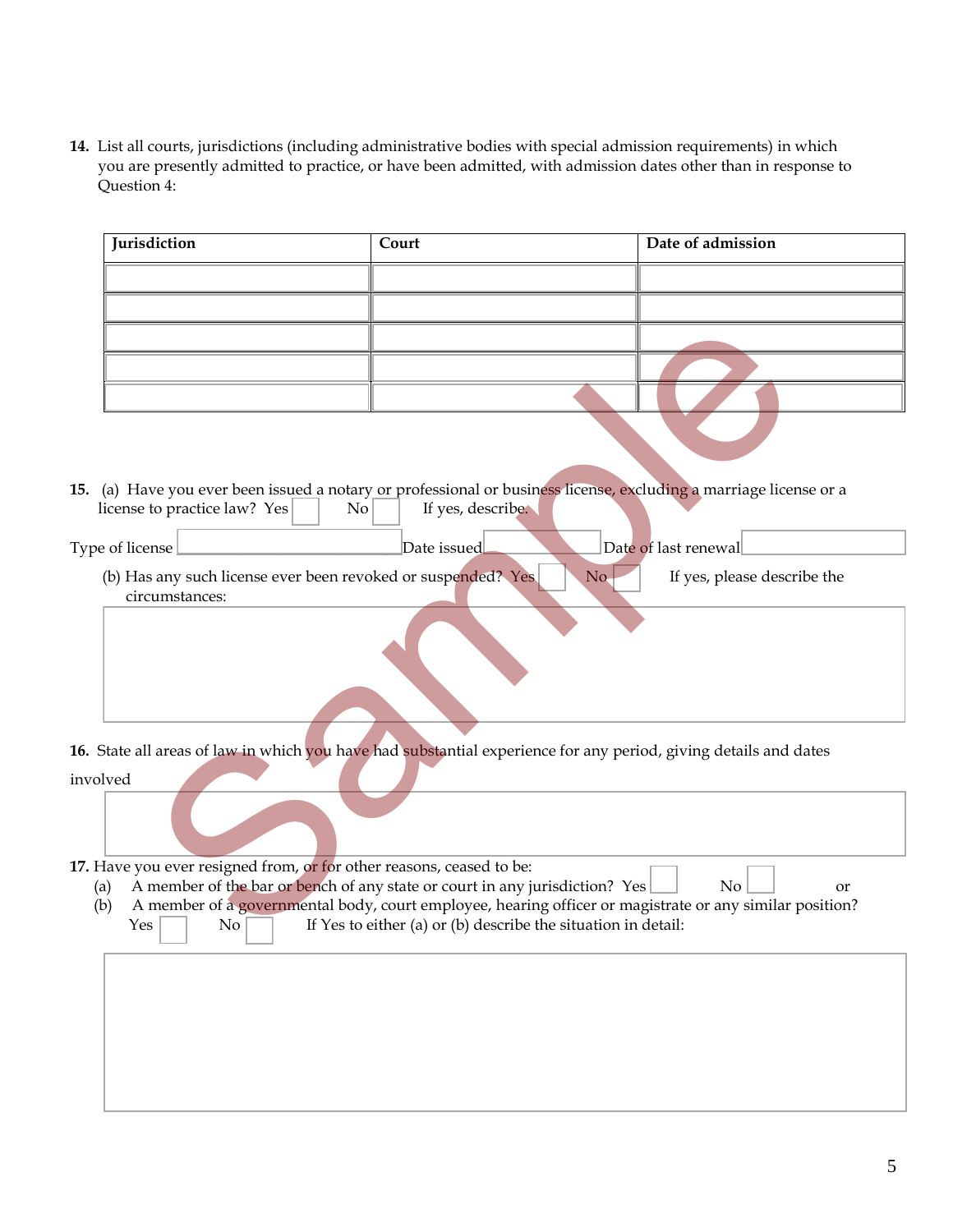**18.** As a result of your conduct or any action done or taken with your advice, knowledge or input, have you or any entity you are or were affiliated with at the time, ever had or been (even if the matter was later dismissed) the subject of any filed charge or complaint of:



If yes to any of the above**, ATTACH AN ADDENDUM** explaining and describing the situation **IN COMPLETE DETAIL** sufficient for the Committee to understand how it arose, was addressed, and was resolved and to verify the outcome even if the event was later withdrawn or dismissed. Furnish a certificate of disposition if applicable. **At** 

**19.** Have you ever been involved as a party to any litigation, (criminal, civil, family, matrimonial or administrative), tax liens, tax warrants, mechanics liens or have any judgment filed against you other than an action you have previously identified in answer to Question 18? Yes  $\Box$  No  $\Box$  If yes, please describe in detail, including the Court and Jurisdiction, Name(s) of the parties, Index #, and outcome:



- **20.** If you are obligated to pay child support, maintenance or a property award, are you or have you been in arrears, or has any action, judicial proceeding or other enforcement remedy been instituted against you? Yes No **If** Yes, explain in detail.
- **21.** Have you timely filed and paid all required Federal, State and local taxes appropriate to your income, place of residence, and business? Yes  $\Box$  No If No, explain in detail.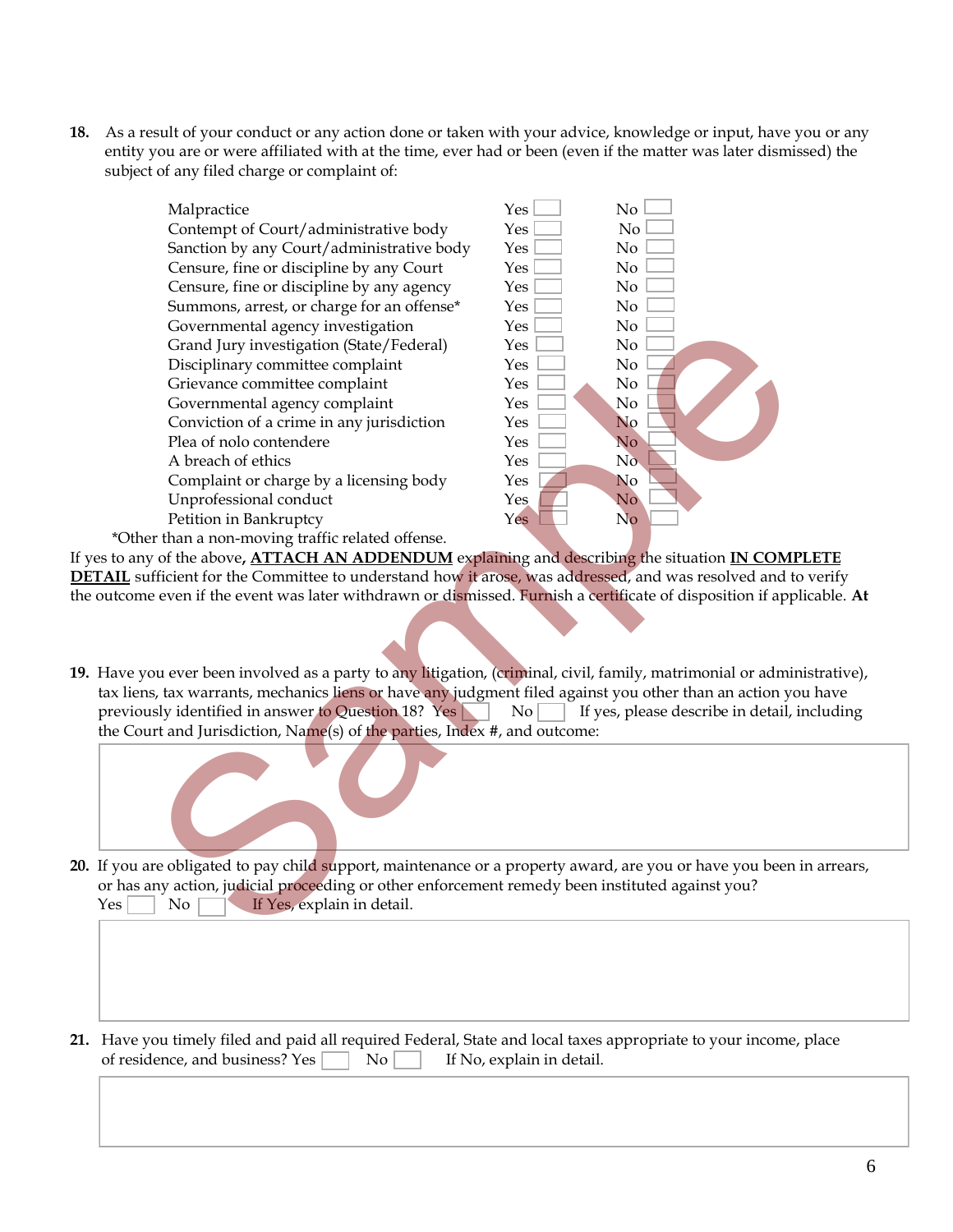**22.** A judge is expected to be on the bench or otherwise handling legal matters by about 9:30 a.m. for at least seven hours per day, five days per week, and at times in the evenings and on weekends and to handle emergency applications, cope with media scrutiny, issue quick decisions, deal with fractious litigants, recall significant amounts of information, and otherwise respond to extremely stressful situations. Are you able to perform these tasks on your own or with reasonable accommodation? Yes  $\Box$  No If No, please describe

- **24.** Do you currently use any illegal drugs, abuse alcohol, over-the-counter or prescription drugs or medication?  $Yes \frown No \frown if yes, please describe;$
- **25.** Has an employer or supervisor ever counseled you or expressed concern about your absenteeism or lateness? Yes  $\vert$  No  $\vert$  If yes, please describe the frequency of the absenteeism/lateness and if the situation was rectified and how?
- **26.** Have you had any teaching or lecturing experience? Yes  $\vert$  No  $\vert$  If yes, please describe:

| assume? Yes                                                | No                       | 23. Do you know of any factors that would adversely affect your ability to competently serve as judge, to comply<br>with a judge's ethical responsibilities, or to complete the day-to-day responsibilities that a judge is required to<br>If yes, please explain |                          |       |
|------------------------------------------------------------|--------------------------|-------------------------------------------------------------------------------------------------------------------------------------------------------------------------------------------------------------------------------------------------------------------|--------------------------|-------|
|                                                            |                          |                                                                                                                                                                                                                                                                   |                          |       |
| Yes<br>No                                                  | If yes, please describe; | 24. Do you currently use any illegal drugs, abuse alcohol, over-the-counter or prescription drugs or medication?                                                                                                                                                  |                          |       |
|                                                            |                          |                                                                                                                                                                                                                                                                   |                          |       |
| Yes<br>No<br>rectified and how?                            |                          | 25. Has an employer or supervisor ever counseled you or expressed concern about your absenteeism or lateness?<br>If yes, please describe the frequency of the absenteeism/lateness and if the situation was                                                       |                          |       |
|                                                            |                          |                                                                                                                                                                                                                                                                   |                          |       |
| 26. Have you had any teaching or lecturing experience? Yes |                          | No                                                                                                                                                                                                                                                                | If yes, please describe: |       |
| School/Bar<br>Assn/Org.                                    | <b>Faculty Status</b>    | Courses Taught                                                                                                                                                                                                                                                    | Hours                    | Years |
|                                                            |                          |                                                                                                                                                                                                                                                                   |                          |       |
|                                                            |                          |                                                                                                                                                                                                                                                                   |                          |       |
|                                                            |                          |                                                                                                                                                                                                                                                                   |                          |       |
|                                                            |                          |                                                                                                                                                                                                                                                                   |                          |       |
|                                                            |                          |                                                                                                                                                                                                                                                                   |                          |       |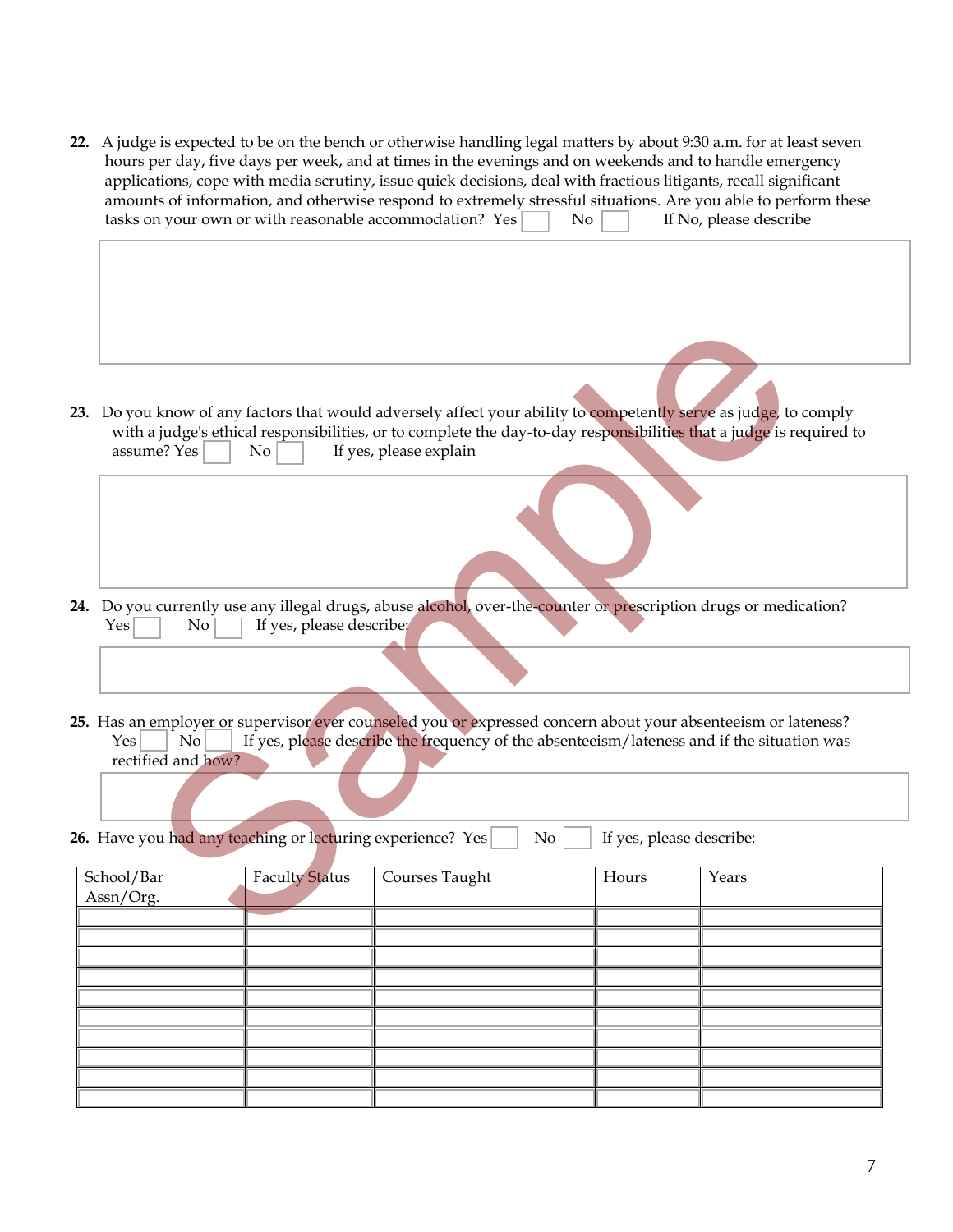**27.** If you have served as a judge, please list the name(s) and citation(s) of all appellate decisions involving matters over which you presided. Use additional sheets if necessary. Attach copies of four (4) published opinions you have written in the last three (3) years. If there are not at least four (4) such opinions attach at least five (5) recent unpublished opinions.

| Case Name | Citation                                                          | Nature of Decision (e.g., Aff/Rev/Mod/Other)                                                   |
|-----------|-------------------------------------------------------------------|------------------------------------------------------------------------------------------------|
|           |                                                                   |                                                                                                |
|           |                                                                   |                                                                                                |
|           |                                                                   |                                                                                                |
|           |                                                                   |                                                                                                |
|           |                                                                   |                                                                                                |
|           |                                                                   |                                                                                                |
|           |                                                                   |                                                                                                |
|           |                                                                   |                                                                                                |
|           |                                                                   |                                                                                                |
| 28.       |                                                                   | (a) Other than a full time sitting Judge, do you regularly appear in court?<br>$\rm No$<br>Yes |
|           |                                                                   |                                                                                                |
|           |                                                                   |                                                                                                |
|           |                                                                   | (b) What percentage of your appearances in the last ten years was in:                          |
|           | 1. Federal Court:                                                 |                                                                                                |
|           | 2. State Courts of Record:                                        |                                                                                                |
|           | 3. Other Court:                                                   |                                                                                                |
|           | 4. Administrative Agencies:                                       |                                                                                                |
|           | 5. Arbitration/Mediation                                          |                                                                                                |
|           | 6. Referee                                                        |                                                                                                |
|           | 7. Other (Please explain)                                         |                                                                                                |
|           |                                                                   |                                                                                                |
|           |                                                                   |                                                                                                |
|           |                                                                   |                                                                                                |
|           |                                                                   |                                                                                                |
|           | (c) What percentage of your litigation in the last ten years was: |                                                                                                |
|           | 1. Civil:                                                         | Non-Jury<br>Jury                                                                               |
|           |                                                                   |                                                                                                |

| 1. Civil:          | Jury | Non-Jury |
|--------------------|------|----------|
| 2. Criminal:       | Jury | Non-Jury |
| 3. Administrative: | Jury | Non-Jury |
| 4. Other (Explain) | Jury | Non-Jury |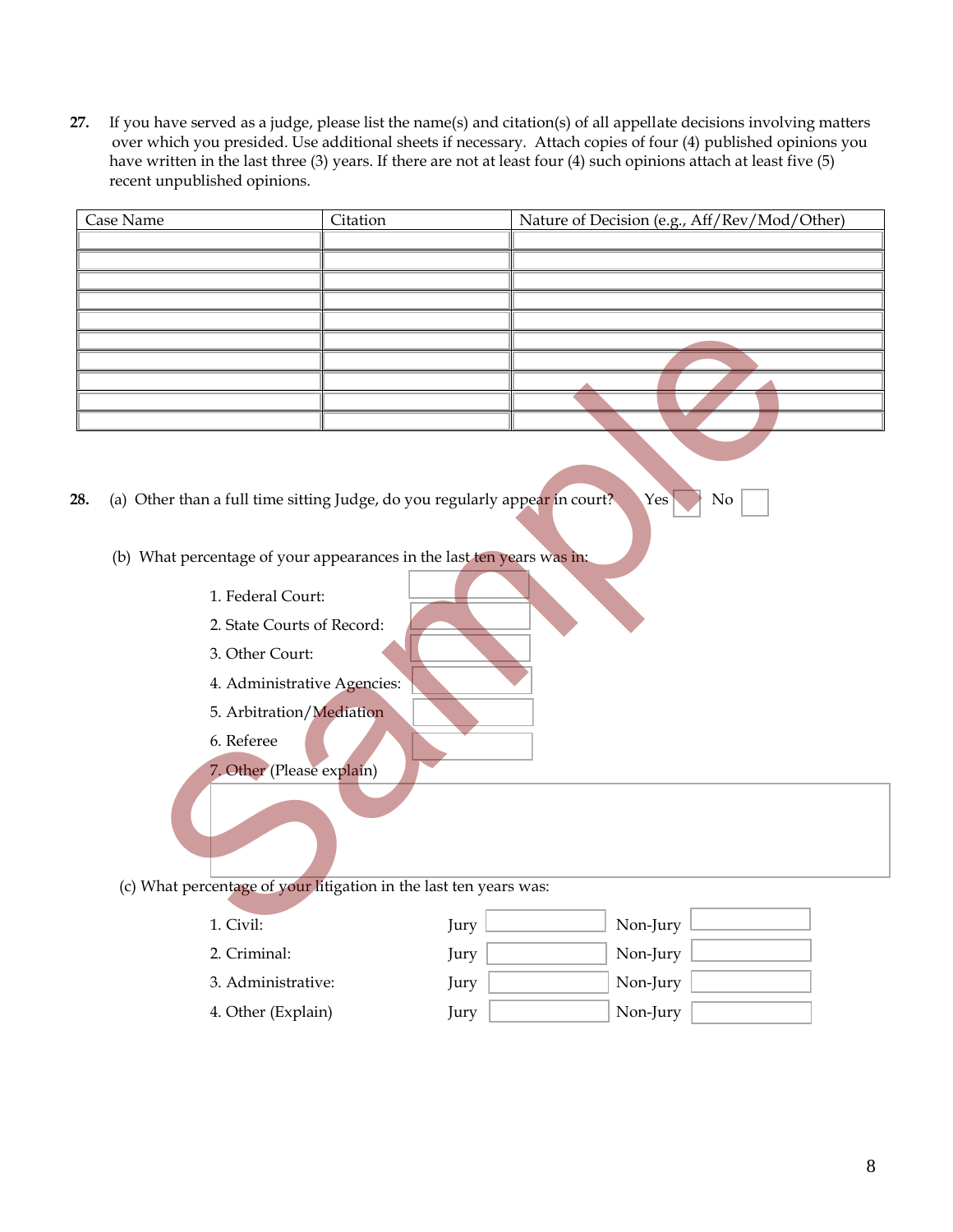**29.** State the number of jury & non-jury cases you have tried to verdict or final determination (not settled) in the last ten (10) years, including the Court and whether you were sole or associate counsel:

| # Of Cases   Court | Jury/Non | Sole/Associate | Dates (From-To) |
|--------------------|----------|----------------|-----------------|
|                    |          |                |                 |
|                    |          |                |                 |
|                    |          |                |                 |
|                    |          |                |                 |
|                    |          |                |                 |

| Case Name | Court                                 | Citation | Decision                                                                                                                                                                                                         | <b>Date</b>                                                                                                |
|-----------|---------------------------------------|----------|------------------------------------------------------------------------------------------------------------------------------------------------------------------------------------------------------------------|------------------------------------------------------------------------------------------------------------|
|           |                                       |          |                                                                                                                                                                                                                  |                                                                                                            |
|           |                                       |          |                                                                                                                                                                                                                  |                                                                                                            |
|           |                                       |          |                                                                                                                                                                                                                  |                                                                                                            |
|           |                                       |          |                                                                                                                                                                                                                  |                                                                                                            |
|           |                                       |          |                                                                                                                                                                                                                  |                                                                                                            |
|           | Provide case citations if applicable: |          | 31. State in detail a summary of your experience in proceedings before administrative bodies or tribunals<br>number and types of matters in which you were involved, and the type and extent of your experience. | during the past ten years. Provide information as to the names and nature of such bodies or tribunals, the |

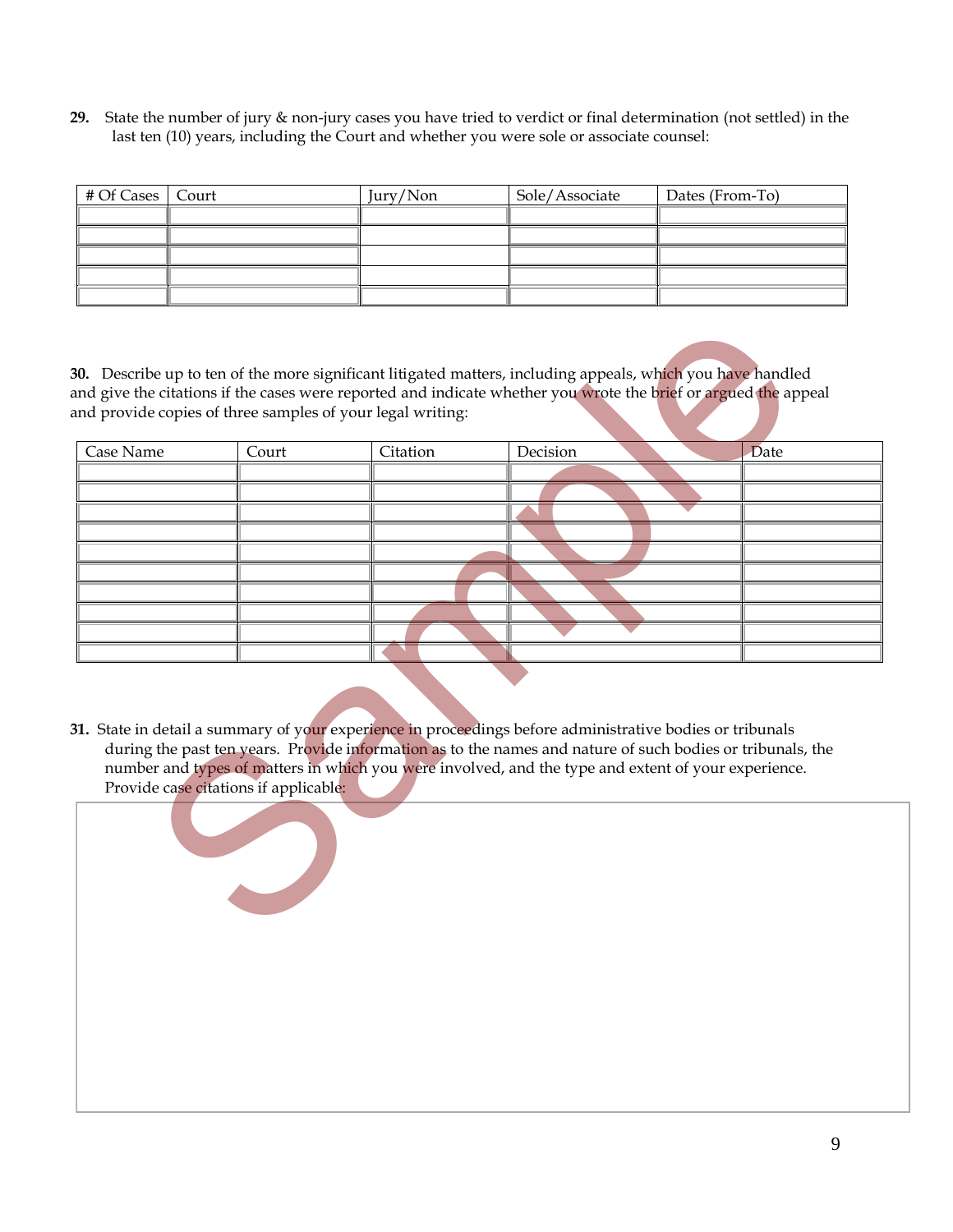**32.** Are you in compliance with New York State Continuing Legal Education (CLE) requirements?  $Yes \begin{bmatrix} | & No | & \end{bmatrix}$  List all Continuing Legal Education (CLE) programs you attended during the past two (2) years. Include programs in which you were the chair, panelist, lecturer or moderator of a program.

| Sponsoring Org.      | Program Title                        |                                                             | Dates          | Hours        |                | Lecturer/Chair<br>Panel/Moderator (If Any) |
|----------------------|--------------------------------------|-------------------------------------------------------------|----------------|--------------|----------------|--------------------------------------------|
|                      |                                      |                                                             |                |              |                |                                            |
|                      |                                      |                                                             |                |              |                |                                            |
|                      |                                      |                                                             |                |              |                |                                            |
|                      |                                      |                                                             |                |              |                |                                            |
|                      |                                      |                                                             |                |              |                |                                            |
|                      |                                      |                                                             |                |              |                |                                            |
|                      |                                      |                                                             |                |              |                |                                            |
|                      |                                      |                                                             |                |              |                |                                            |
|                      |                                      |                                                             |                |              |                |                                            |
|                      |                                      |                                                             |                |              |                |                                            |
|                      |                                      |                                                             |                |              |                |                                            |
|                      |                                      |                                                             |                |              |                |                                            |
|                      |                                      |                                                             |                |              |                |                                            |
|                      |                                      |                                                             |                |              |                |                                            |
|                      |                                      |                                                             |                |              |                |                                            |
|                      |                                      |                                                             |                |              |                |                                            |
|                      |                                      |                                                             |                |              |                |                                            |
|                      |                                      |                                                             |                |              |                |                                            |
|                      |                                      | 33. (a) Have you published any legal books or articles? Yes | N <sub>o</sub> |              | If Yes, state: |                                            |
| Name Of Text/Article |                                      | Journal/Publisher                                           |                | Date         |                | Citation/Page                              |
|                      |                                      |                                                             |                |              |                |                                            |
|                      |                                      |                                                             |                |              |                |                                            |
|                      |                                      |                                                             |                |              |                |                                            |
|                      |                                      |                                                             |                |              |                |                                            |
|                      | (b) If there was a co-author, state: |                                                             |                |              |                |                                            |
| Article/Book         |                                      | Co-Author                                                   |                | % Authorship |                | Current Phone #                            |
|                      |                                      |                                                             |                |              |                |                                            |
|                      |                                      |                                                             |                |              |                |                                            |

**33.** (a) Have you published any legal books or articles? Yes No If Yes, state:

| Name Of Text/Article | Journal/Publisher | Date | Citation/Page |
|----------------------|-------------------|------|---------------|
|                      |                   |      |               |
|                      |                   |      |               |
|                      |                   |      |               |
|                      |                   |      |               |

| Article/Book | Co-Author | % Authorship | Current Phone # |
|--------------|-----------|--------------|-----------------|
|              |           |              |                 |
|              |           |              |                 |
|              |           |              |                 |
|              |           |              |                 |
|              |           |              |                 |
|              |           |              |                 |
|              |           |              |                 |
|              |           |              |                 |
|              |           |              |                 |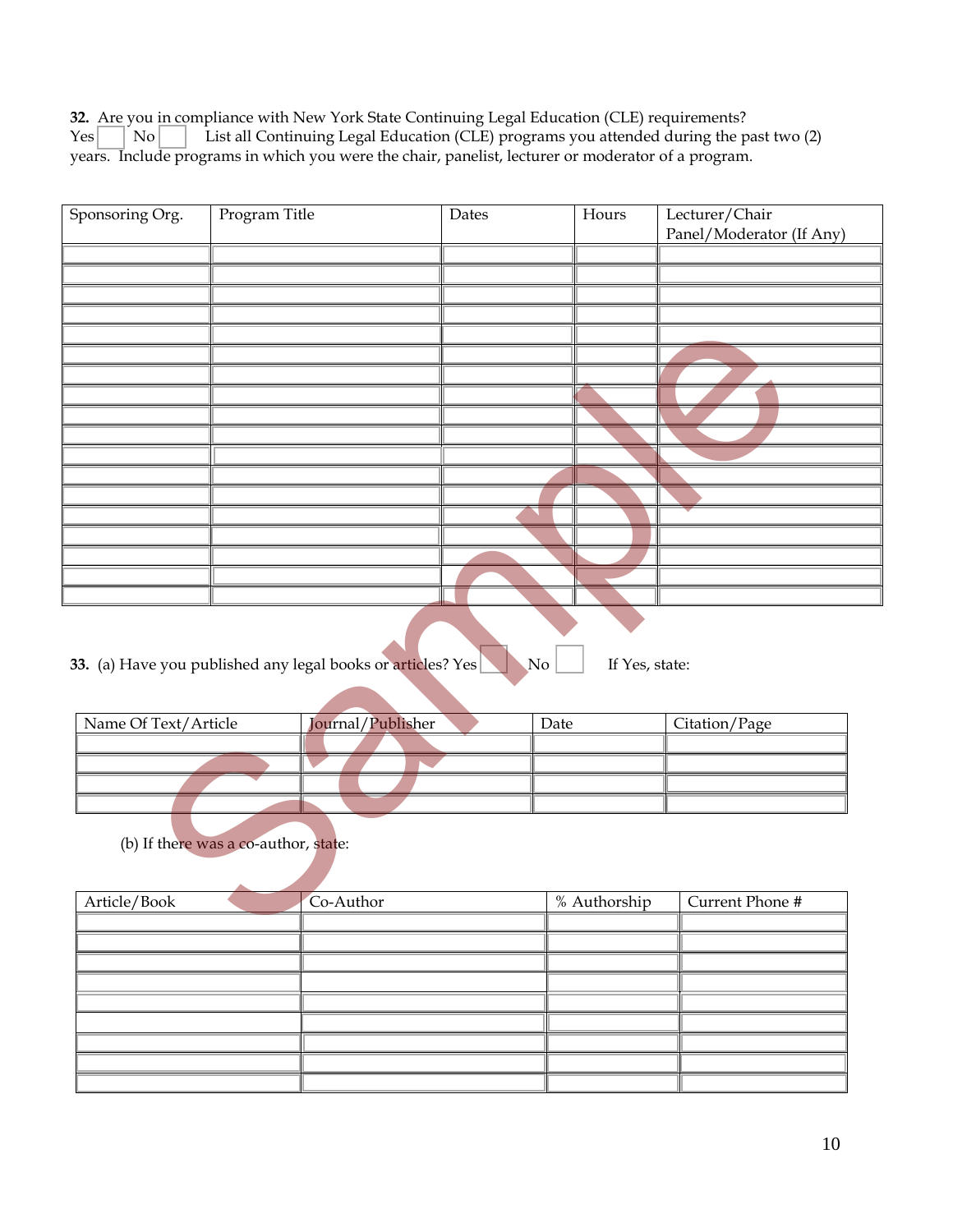- **34.** Have you ever testified as an expert in a legal proceeding? If yes, please explain:
- **35.** (a) List all bar associations and professional societies of which you are presently a member. Give the titles and dates of any officer positions you have held.

| Bar Assoc./Professional Society                                                                                                  | <b>Officer Positions</b> |          | <b>Dates</b> |       |
|----------------------------------------------------------------------------------------------------------------------------------|--------------------------|----------|--------------|-------|
|                                                                                                                                  |                          |          |              |       |
|                                                                                                                                  |                          |          |              |       |
|                                                                                                                                  |                          |          |              |       |
|                                                                                                                                  |                          |          |              |       |
|                                                                                                                                  |                          |          |              |       |
|                                                                                                                                  |                          |          |              |       |
|                                                                                                                                  |                          |          |              |       |
|                                                                                                                                  |                          |          |              |       |
|                                                                                                                                  |                          |          |              |       |
| (b) List committees you chaired or participated in, in any significant manner, in bar associations or<br>professional societies: |                          |          |              |       |
| Bar Assoc./Professional Society                                                                                                  | Committee                | Position |              | Dates |
|                                                                                                                                  |                          |          |              |       |
|                                                                                                                                  |                          |          |              |       |
|                                                                                                                                  |                          |          |              |       |
|                                                                                                                                  |                          |          |              |       |
|                                                                                                                                  |                          |          |              |       |
|                                                                                                                                  |                          |          |              |       |

| Bar Assoc./Professional Society | Committee | Position | Dates |
|---------------------------------|-----------|----------|-------|
|                                 |           |          |       |
|                                 |           |          |       |
|                                 |           |          |       |
|                                 |           |          |       |
|                                 |           |          |       |
|                                 |           |          |       |
|                                 |           |          |       |
|                                 |           |          |       |
|                                 |           |          |       |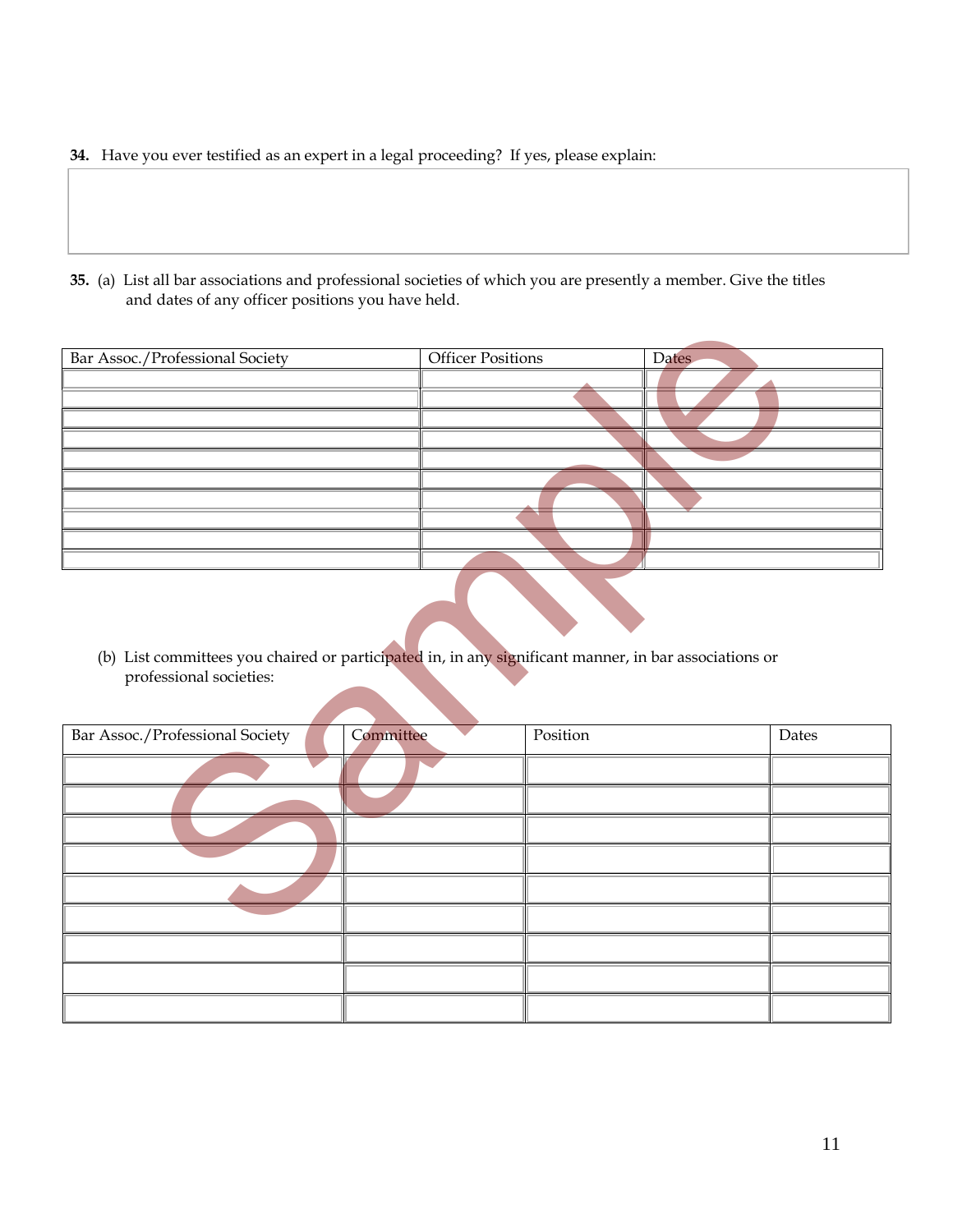**36.** (a) List all organizations, community and/or charitable activities, other than bar associations, with which you have been involved during your career, and your dates of membership.

| Organization      | Title | Duties                                                                                                                                                                                | Dates Of Membership<br>And Year(S) Of Service |
|-------------------|-------|---------------------------------------------------------------------------------------------------------------------------------------------------------------------------------------|-----------------------------------------------|
|                   |       |                                                                                                                                                                                       |                                               |
|                   |       |                                                                                                                                                                                       |                                               |
|                   |       |                                                                                                                                                                                       |                                               |
|                   |       |                                                                                                                                                                                       |                                               |
|                   |       |                                                                                                                                                                                       |                                               |
|                   |       |                                                                                                                                                                                       |                                               |
|                   |       |                                                                                                                                                                                       |                                               |
|                   |       |                                                                                                                                                                                       |                                               |
|                   |       |                                                                                                                                                                                       |                                               |
| Organization      |       | (b) Are any of these organizations active in lobbying before public bodies? Yes<br>If Yes, state the Organization and the public bodies before which they lobby<br><b>Public Body</b> | No                                            |
|                   |       |                                                                                                                                                                                       |                                               |
|                   |       |                                                                                                                                                                                       |                                               |
|                   |       |                                                                                                                                                                                       |                                               |
|                   |       |                                                                                                                                                                                       |                                               |
|                   |       |                                                                                                                                                                                       |                                               |
|                   |       | 37. Describe the pro bono legal services you have provided during the past five (5) years. Attach additional                                                                          |                                               |
| sheets if needed. |       |                                                                                                                                                                                       |                                               |
|                   |       |                                                                                                                                                                                       |                                               |

| Public Body |
|-------------|
|             |
|             |
|             |
|             |
|             |
|             |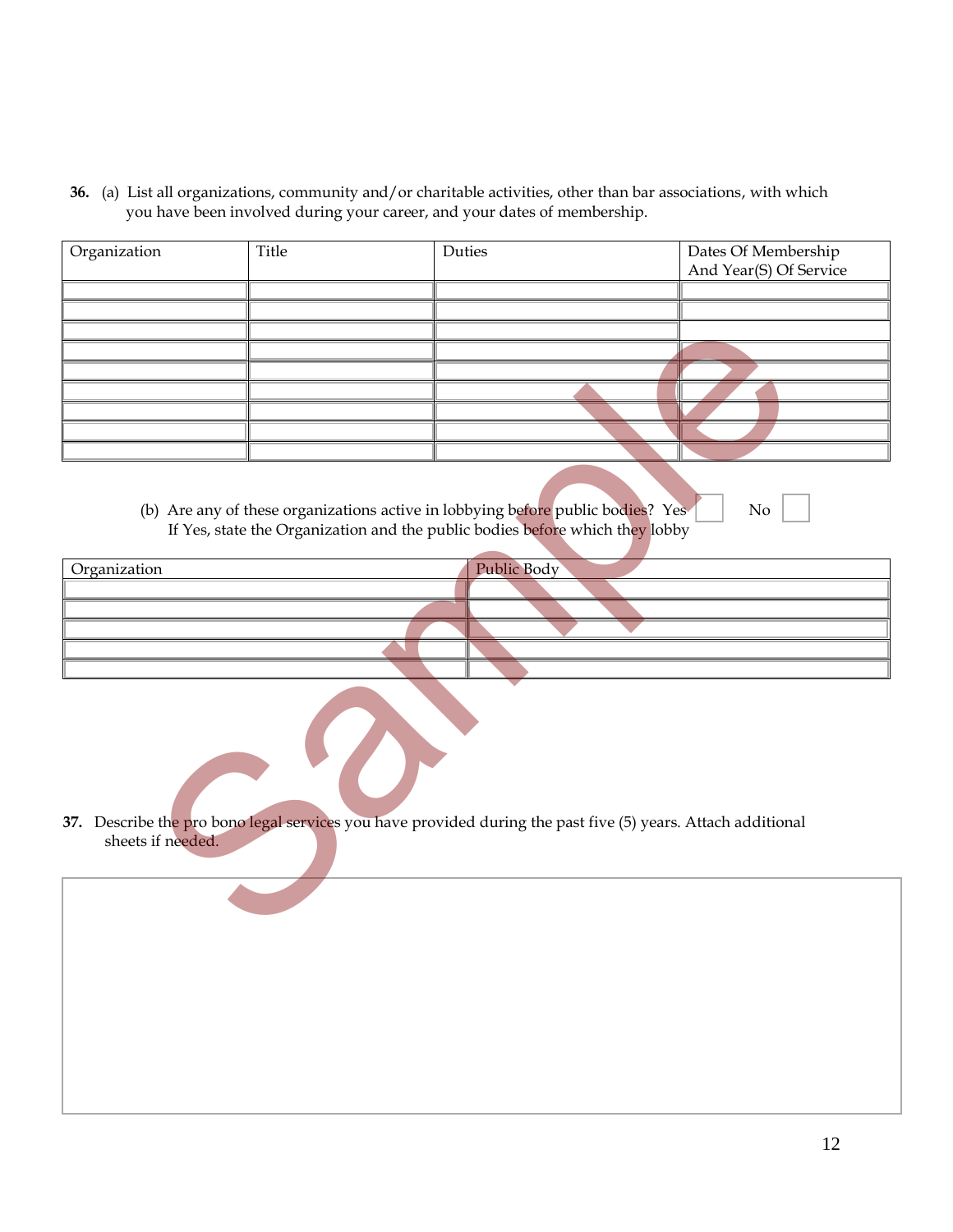**38.** List any honors, prizes, awards or other forms of recognition which you have received as a law student, lawyer, judge, private citizen and/or public official which you believe bear upon your qualifications to be a judge.

| Conferring Organization | Type | Date |
|-------------------------|------|------|
|                         |      |      |
|                         |      |      |
|                         |      |      |
|                         |      |      |
|                         |      |      |
|                         |      |      |
|                         |      |      |
|                         |      |      |
|                         |      |      |

| questionnaire. Add additional names if desired. | 39. Please set forth the names, addresses and telephone numbers of at least four (4) persons (excluding judges<br>and public officials) with whom you may wish us to make inquiry relative to any item on this |
|-------------------------------------------------|----------------------------------------------------------------------------------------------------------------------------------------------------------------------------------------------------------------|
| Name                                            | Name                                                                                                                                                                                                           |
| Address                                         | Address                                                                                                                                                                                                        |
| Position                                        | Position<br>the control of the control of the                                                                                                                                                                  |
| Telephone #                                     | Telephone #                                                                                                                                                                                                    |
|                                                 |                                                                                                                                                                                                                |
| Name                                            | Name                                                                                                                                                                                                           |
| Address                                         | Address                                                                                                                                                                                                        |
| Position                                        | Position                                                                                                                                                                                                       |
| Telephone #                                     | Telephone #                                                                                                                                                                                                    |
|                                                 |                                                                                                                                                                                                                |
| Name                                            | Name                                                                                                                                                                                                           |
| Address                                         | <b>Address</b>                                                                                                                                                                                                 |
| Position                                        | Position                                                                                                                                                                                                       |
| Telephone #                                     | Telephone #                                                                                                                                                                                                    |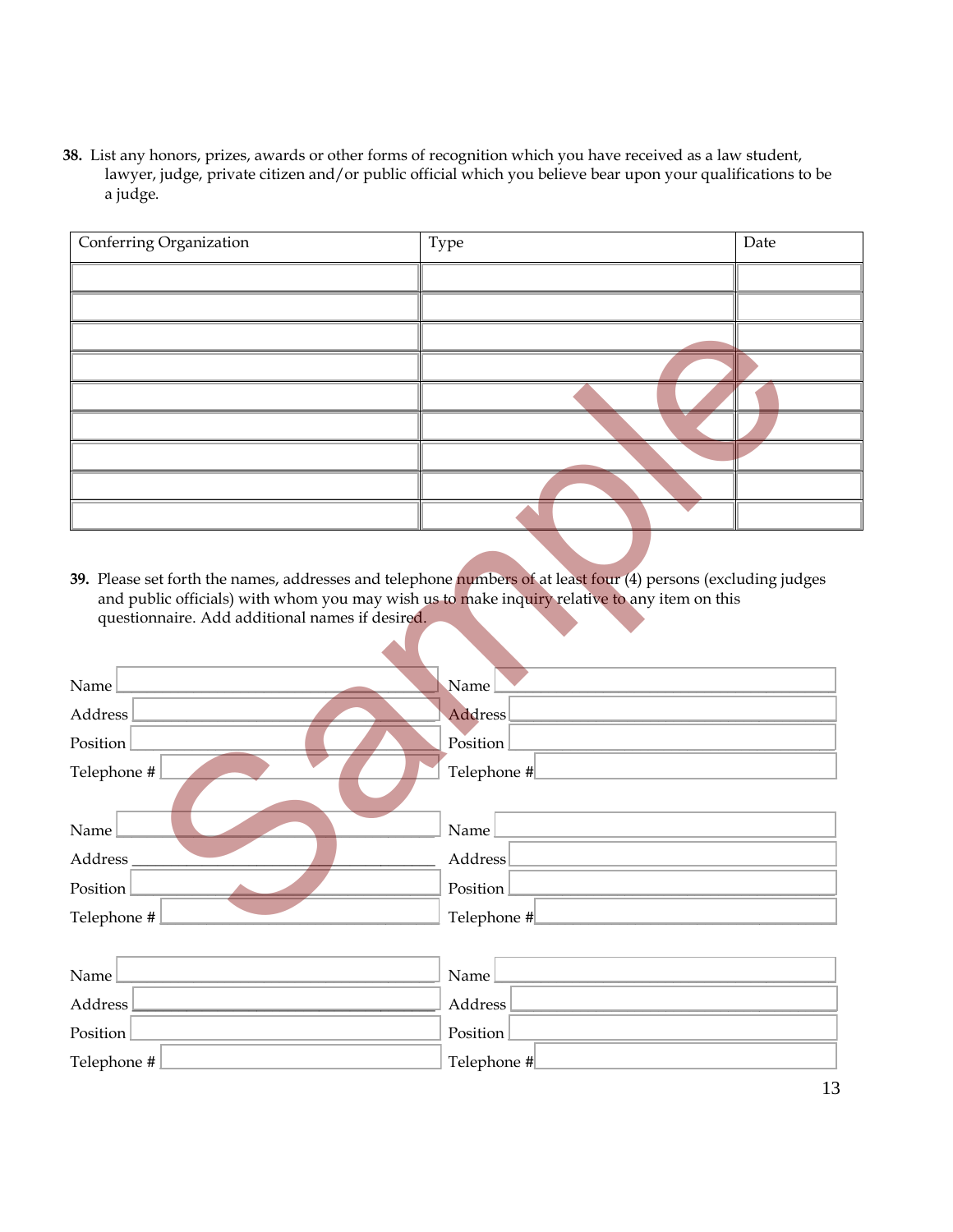- CASE NAME COURT INDEX # Name: Firm: Address: Telephone #: CASE NAME COURT NIDEX # Name: Firm: Address: Telephone #: CASE NAME COURT INDEX # Name: Firm: Address: Telephone #: CASE NAME COURT INDEX # Name: Firm: Address: Telephone #: CASE NAME COURT INDEX # Name: Firm: Address: Telephone #: CASE NAME COURT INDEX # Name: Firm: Address: Telephone #: Sample
- **40.** Set forth names, addresses and telephone numbers of six(6) adversaries, or attorneys who appeared before you if you are a sitting judge, with whom you have had legal matters within the past two (2) years: